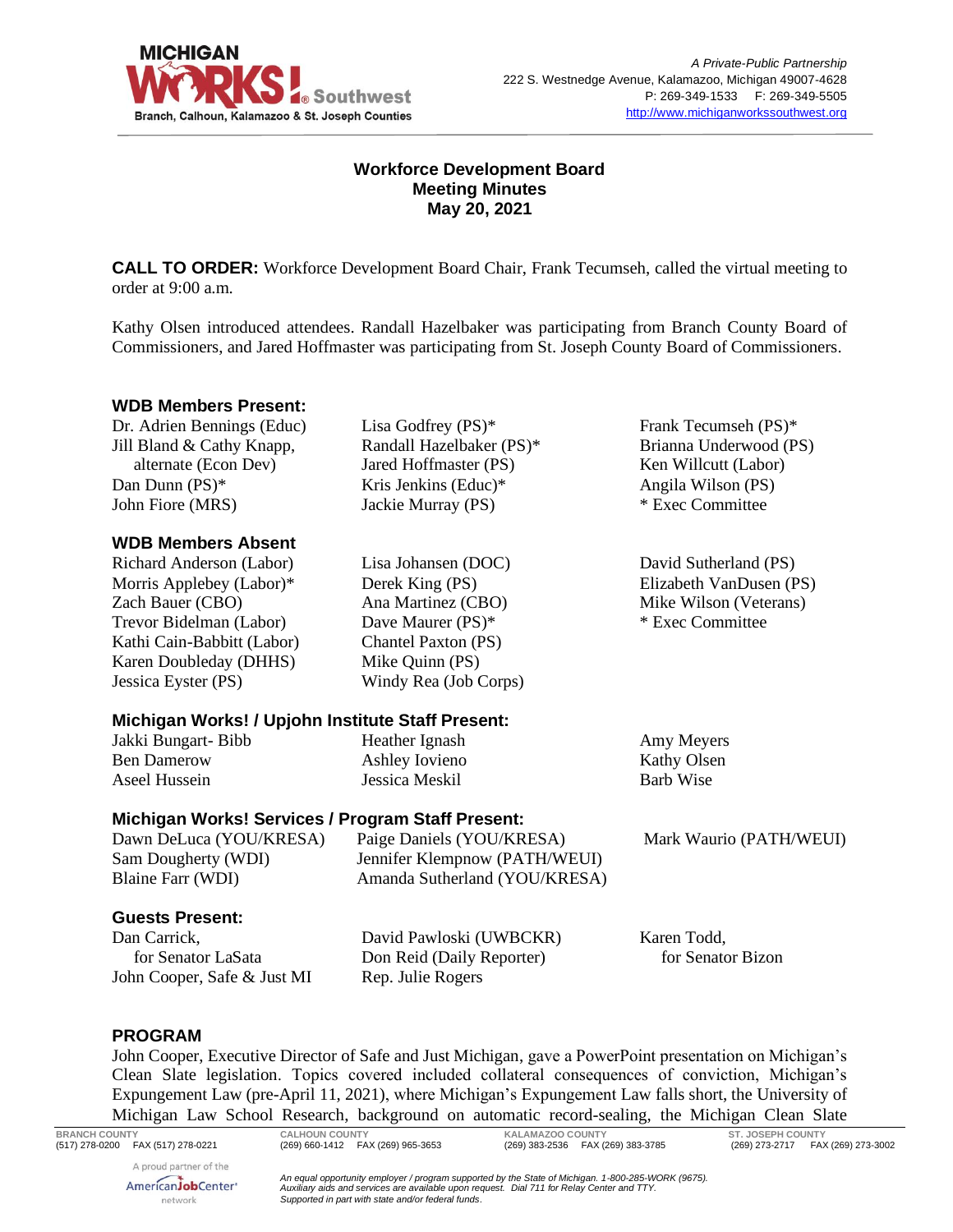Campaign, Michigan's Expungement Law (post April 11, 2021), what's next regarding Clean Slate implementation, and a list of free legal resources. Mr. Cooper indicated he is available to present to other groups on the Clean Slate legislation. Individuals interested should contact him at [john@safeandjustmi.org](mailto:john@safeandjustmi.org) (D) 517-258-1134, (O) 517-482-7753. The website for more information is [www.safeandjustmi.org.](http://www.safeandjustmi.org/) Following the meeting, the PowerPoint was emailed to members.

## **TRANSPARENCY & INTEGRITY OF WDB DECISIONS**

Kathy Olsen asked members present if there were any items on the agenda requiring a vote for which a conflict of interest or a potential conflict of interest exists; and if so, the conflict should be declared at this time. There were none.

### **APPROVAL OF MINUTES (***Exhibit A)*

**Motion made by Lisa Godfrey and supported by Kris Jenkins to approve the WDB Executive Committee meeting minutes of March 18, 2021.**

#### **ROLL CALL VOTE:**

**AYES: Adrien Bennings, Jill Bland, Dan Dunn, John Fiore, Lisa Godfrey, Kris Jenkins, Randall Hazelbaker, Jared Hoffmaster, Cathy Knapp, Jackie Murray, Brianna Underwood, Ken Willcutt, Angila Wilson**

**NAYS: None. ABSTENTIONS: None. MOTION CARRIED.**

**CITIZENS' TIME**

network

None.

### **COMMITTEE REPORTS**.

**Monitoring Committee** – Dan Dunn provided a brief recap of the Youth Program. He reported it is designed to improve academic and job skills for youth ages 14 to 24. For youth who are in-school, the focus is on obtaining credentials and a high school diploma; and for individuals who are out-of-school, the focus is on obtaining a GED and employment. During the meeting, the committee met with two employers who shared information about their involvement with the youth program. The first employer was from Arbor Financial and he spoke of a variety of programs available through Arbor including a financial literacy training that has been well received. In November, Arbor began to offer this class virtually. The second employer was an individual who started his own company purchasing and developing properties. He hires a number of local individuals for construction trades jobs paying between \$15-\$20 per hour. He mentioned one youth participant that he hired and referred to the youth participant as a "super star." This employer also reported that he volunteers time at YOU to help with mock interviews. The committee also interviewed a youth participant who had positive things to say about the program and staff, including that with support from YOU staff, in her opinion, "you can't fail." She was very appreciative of the assistance she was being provided. She encouraged more use of social media to reach youth who are between high school and college. The Committee also had a thorough discussion of the monitoring process and the files that were reviewed for this program review. Although there were a number of improvements noted throughout the staff monitoring report, other items were identified in the report as still needing improvement. The meeting ended with a presentation from the YOU staff who highlighted some of the staff transitions that occurred during the past year as well as how staff transitioned from providing in-person services to virtual without too many glitches. A highlight during the staff presentation was the acknowledgement of being recognized at the annual Jobs for Michigan's Graduates (JMG) annual summit as a high performer for meeting five of five Jobs for Americas Graduates (JAG) Standards. The Youth staff also reported on the components and outcomes of the Summer Young Professionals Program. Paige Daniels from YOU, added to Mr. Dunn's report by providing additional information pertaining to the JAG Standards.

*--------------------------------------------------------------------------------------------------------------------------------------------------------------------------------------------------------------------------------------------* **Career Educational Advisory Council (CEAC)** – Kris Jenkins reported Dr. Bennings and she were nominated by the CEAC to continue as education representatives on the Workforce Development Board,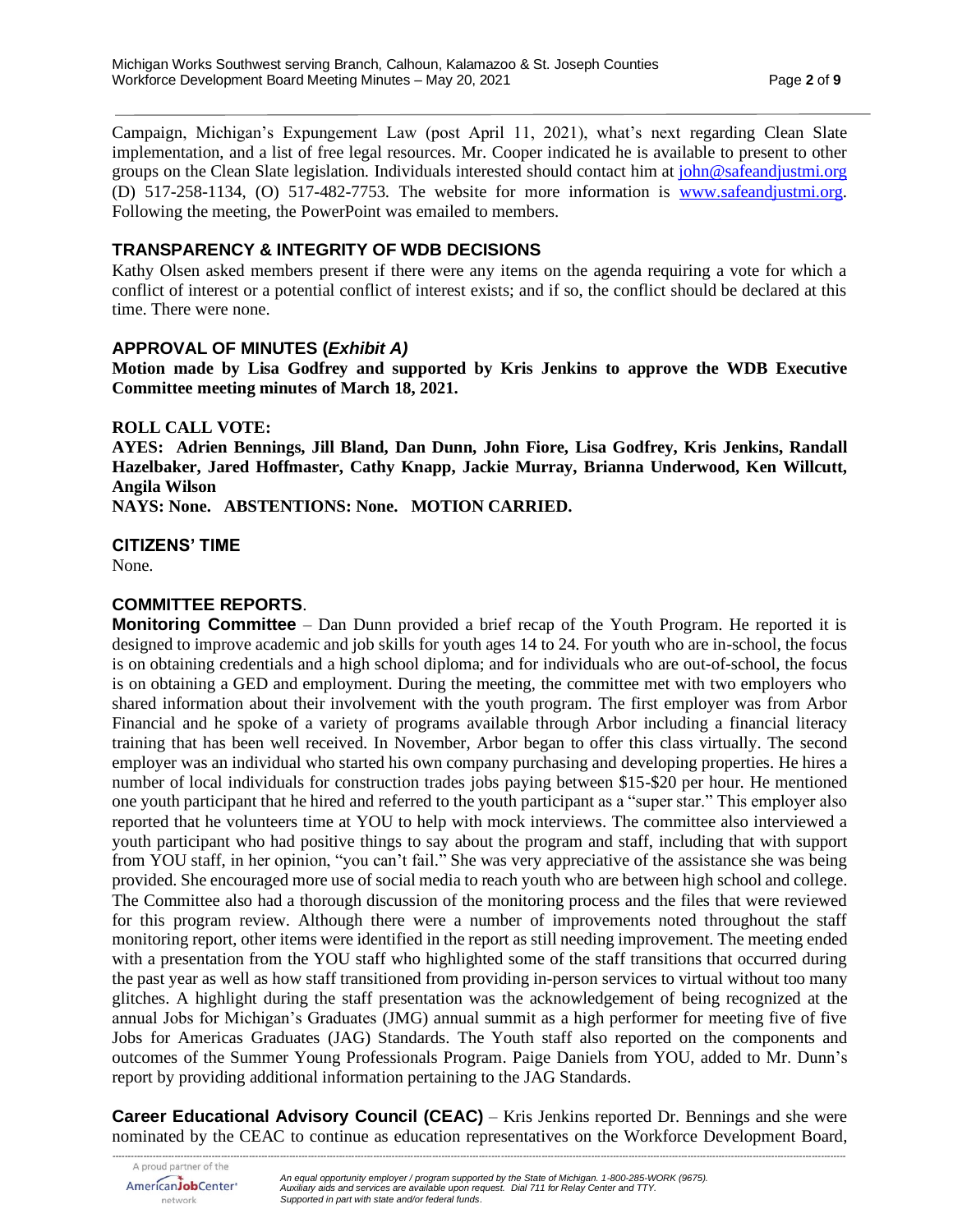and Randy Sowles, the assistant superintendent of Career and Technical Education (CTE) in Branch County, was nominated to continue his appointment as her alternate.

Jenkins further reported that Career Technical Education (CTE) is going to work on updating the Comprehensive Local Needs Assessment (CLNA) in the coming year. The Committee discussed the possibility of asking Southwest Michigan First to share survey data they have collected on employee retention in the manufacturing sector as a possible source of information. One question for the WDB: Where might CTE directors obtain local or regional data on the needs of business and industry, beyond just numbers, such as the skills and/or certifications they want to see in high school graduates? Templates for the CLNA will likely be released by the Department of Education sometime during the summer.

The Request for Proposal (RFP) for Adult Education services yielded 14 applicants. Although there were fewer applicants than in past years, one application from St. Joseph County was submitted as a consortium of three providers; thus, the total number of providers did not change. She noted that Branch County ISD is one of the adult education providers and stated that the RFP process was extremely well done. A lot of material was included in the RFP reviews and feedback pertaining to the applications was also provided.

Michigan Works! Southwest was awarded an Apprenticeship Expansion Grant to increase the number of registered apprenticeships. Many of the members of the CEAC are partners for this grant application. The goal would be to enroll 176 high school students into apprenticeships during the next two years. Ashley Iovieno provided additional information pertaining to the Apprenticeship Grant. She reported the goal with this opportunity is to ensure that CTE programs, as well as other programs that students are enrolled in at the high school level, are aligned with future career opportunities. This grant will focus on the industries of healthcare, manufacturing, and information technology. Staff are currently waiting on grant agreements from the State, and once those are received, a regional implementation consortium will convene. One member noted that some apprenticeship training programs require youth to be at least 18 years of age. Staff explained that the goal with this opportunity is to ensure CTE programs and other educational programs that students are enrolled in at the high-school level are aligned with what is required for future careers. This preapprenticeship model will hopefully better prepare the students to potentially transition into a registered apprenticeship training program upon graduation.

 $MiCareerOuest^{TM}$  held its annual career exploration event for regional 8th grade students virtually this year due to COVID restrictions. The venue used vFairs and students visited virtual employer booths, watched videos, and spoke with representatives of business and industry in chat rooms.

**Veterans Committee** – Kathy Olsen speaking on behalf of Mike Wilson reported that the Veteran Engagement Team (VET) of Southwest Michigan met virtually on May 18, 2021. Attendees had their cameras on so they could see each other for the first time since February of 2020. The event was well attended with over 60 participants. Representatives from Michigan Rehabilitation Services (MRS) and the VA Veterans Readiness and Education program presented information and updates on their agencies. Plans are to hold an in-person meeting later this summer. More details will be provided as the committee solidifies plans for that meeting. She further reported that the Michigan's Veterans Affairs Agency's Buddy to Buddy Program is looking for mentors in Southwest Michigan. Anyone interested in more information regarding the Buddy-to-Buddy Program should reach out to Mike Wilson at [csmmichael11@gmail.com.](mailto:csmmichael11@gmail.com) Mentors will be trained to stand alongside other veterans as they work through issues and their needs in the region, the Michigan Veterans Affairs Agency will provide the tools necessary, and Mike Wilson will coordinate the support. In previous Veterans Committee reports, Mr. Wilson mentioned plans to host a large regional veteran family event where multiple service providers and several community organizations will have the opportunity to share information with the veterans and their families. That event is being postponed to July 2022. As plans develop, more information will be shared.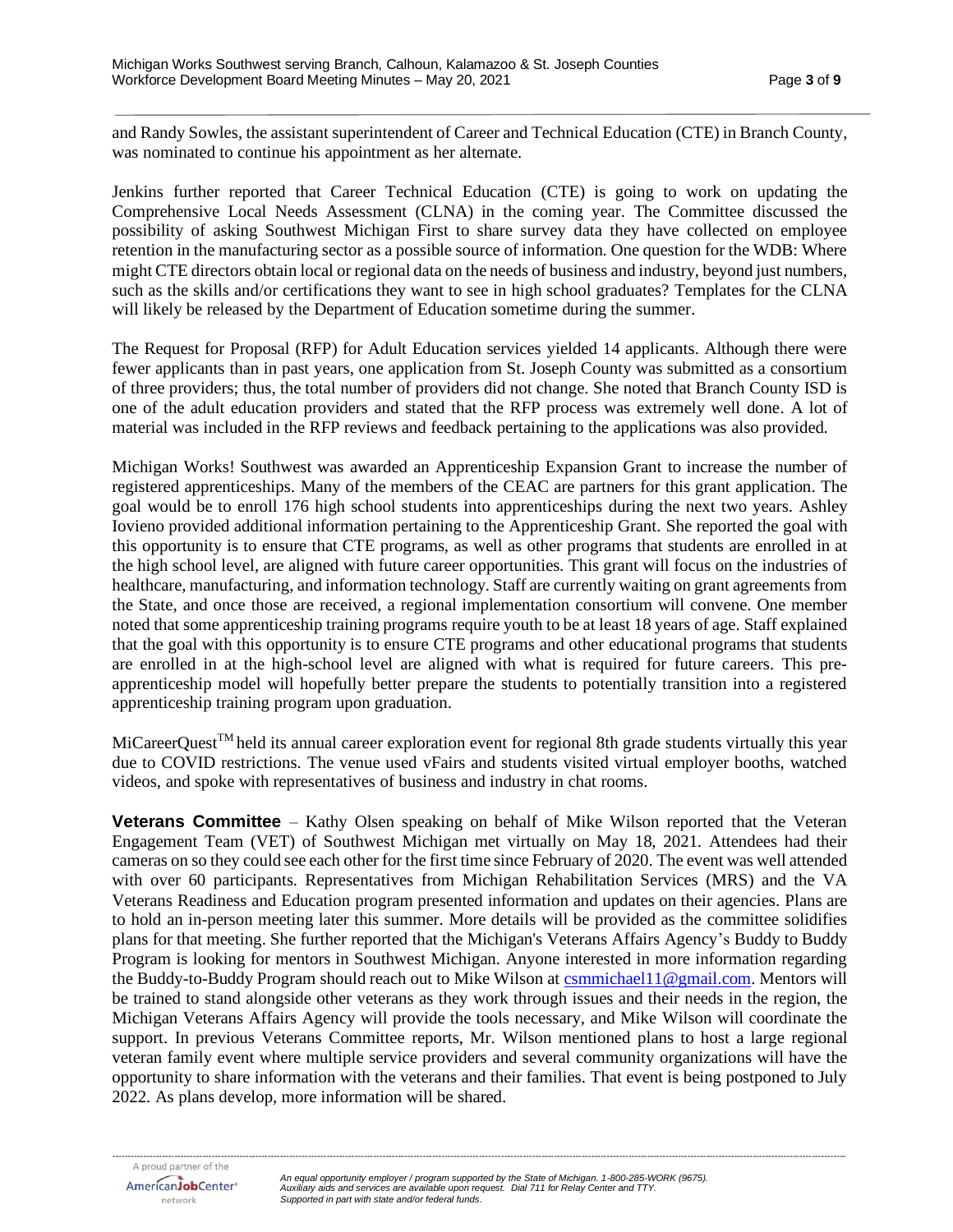**Request for Proposal (RFP) Committee** – Lisa Godfrey reported the RFP Committee met in April to review RFP responses received to the WIOA Youth, WIOA Adult and Dislocated Worker, and Integrated Education and Training (IET) programs and services. Upon review, the RFP Committee recommended awarding WIOA Youth Services and IET Services to KRESA/YOU and WIOA Adult and Dislocated Worker to WDI for a three-year time period, to be reviewed annually. During the review of the proposals, the reviewers noted that the language pertaining to outreach throughout the four-county region should be strengthened. This will be addressed during the contract negotiations for the agreements.

# **NEW BUSINESS WDB Plans**

**AY19 WIOA Statewide Activities for Career Exploration and Experience Events (Exhibits B1)**

Amy Meyers reported the Statewide Activities funding for the Career Exploration and Experience Events plan in which Michigan Works! Southwest received an allocation of \$25,000 is for the time period of March 1, 2021 – March 31, 2022. Each of the events supported with this funding should involve multiple businesses and industries at a single location or in a virtual format, similar to the MiCareerQuest<sup>TM</sup>. This is the second time Michigan Works! Southwest has received this funding. These career events should include: (1) Local in-demand businesses and industries; (2).Hands-on activities, whenever possible; and (3) Information pertaining to the educational requirements for key positions in-demand. A full list of requirements is included in the plan summary (Exhibit B1) included in the agenda packet. One of these events is what Kris Jenkins highlighted during the CEAC report.

### **AY20 WIOA Statewide Activities for Young Professionals (Exhibits B2)**

Amy Meyers reported Michigan Works! Southwest received a Statewide Activities funding allocation in the amount of \$150,000 for the time period of March 1, 2021 – February 28, 2022 for the Young Professionals Program. The goal of this funding is to increase career awareness and preparation while reducing youth unemployment. This will be accomplished by introducing under-represented young adults, ages 14 to 24, to the world of work while providing income. Michigan Works! Southwest will be partnering with KRESA/YOU to provide this programming. Although not an exhaustive list, there are examples of allowable services and expenditures listed in the plan document (Exhibit B2) in the agenda packet. Allowable services and expenditures include:

- Wages/stipends paid for participation in a work experience.
- Classroom training or the required academic education component directly related to the work experience.
- Incentive payments directly tied to the completion of work experience or classroom training for those enrolled as WIOA Youth.
- Employability skills/job readiness training to prepare youth for a work experience.
- Supportive services.

Referrals to the Young Professionals Program can be made by contacting Youth Services at any of the Michigan Works! Southwest Service Centers or by contacting Paige Daniels at Youth Opportunities Unlimited at [Paige.Daniels@kresa.org.](mailto:Paige.Daniels@kresa.org)

# **Upjohn Institute/County of Kalamazoo Contract (Exhibit C)**

Amy Meyers reported the county contract or "workforce development agreement" is renewed every two years with an annual modification done to reflect the actual budget for the year prior and to update the planned budget for the upcoming year. This is a renewal year. The purpose of the Agreement is for the county to establish a relationship with the W.E. Upjohn Institute for Employment Research (Michigan Works! Southwest) for the planning, administration, Workforce Development Board staffing, and program and fiscal management of the four-county workforce development system and to define the terms and conditions of this undertaking. As outlined in the plan summary document (Exhibit C) included in the agenda packet, the funding allocation budget currently planned for the year beginning July 1, 2021 is estimated at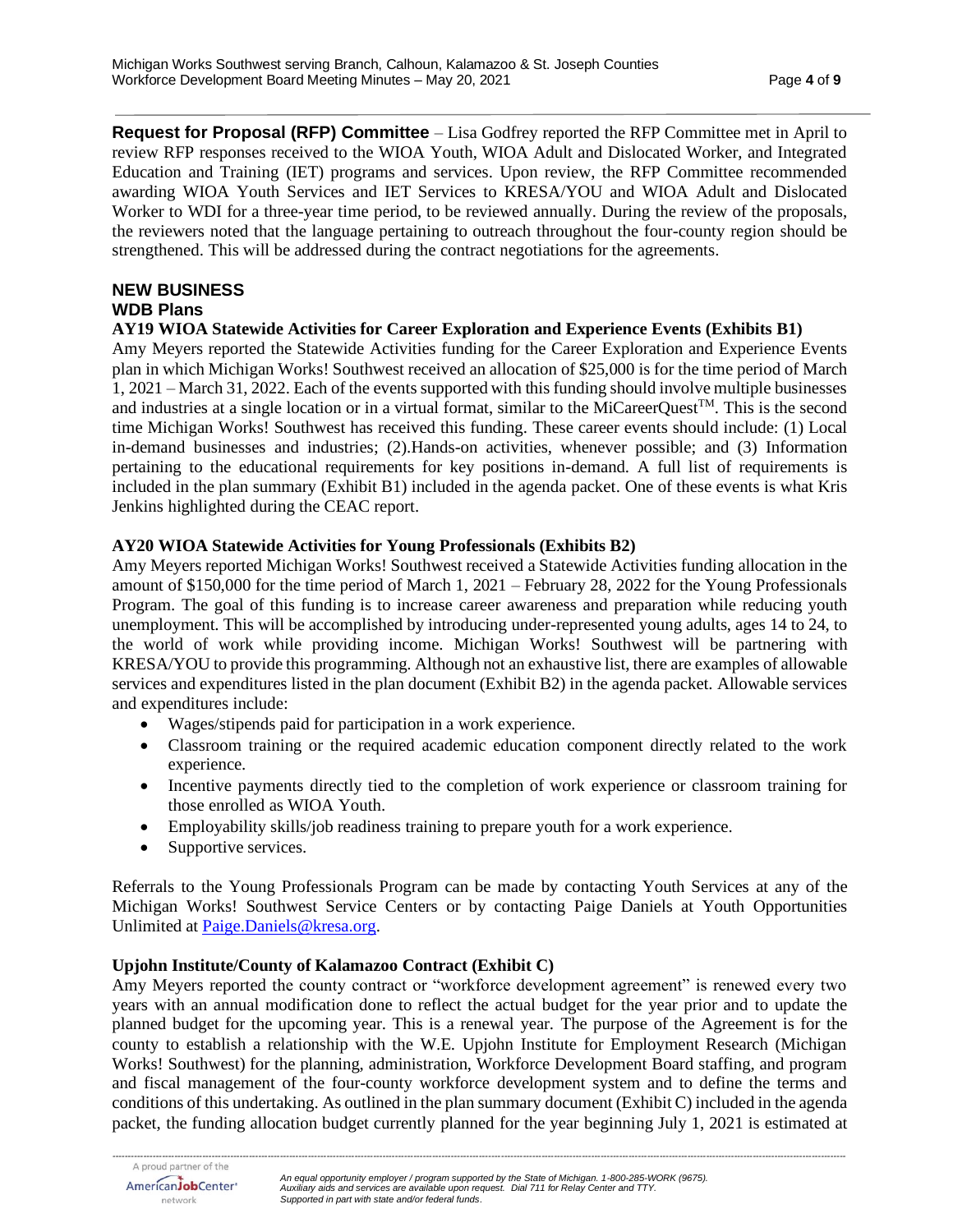\$12,759,300. In addition, a budget modification to the year that began on July 1, 2020 and is ending June 30, 2021 has been updated to reflect an actual budget of \$10,823,318. The estimated budget for the upcoming year is based on the information we currently have and will be updated at the end of the year to reflect actuals.

**Motion made by Lisa Godfrey and supported by John Fiore to approve the AY19 WIOA Statewide Activities for Career Exploration and Experience Events Plan, the AY20 WIOA Statewide Activities for Young Professionals Plan, and the Upjohn Institute/County of Kalamazoo Contract.**

#### **ROLL CALL VOTE:**

**AYES: Adrien Bennings, Jill Bland, Dan Dunn, John Fiore, Lisa Godfrey, Kris Jenkins, Randall Hazelbaker, Jared Hoffmaster, Cathy Knapp, Jackie Murray, Brianna Underwood, Ken Willcutt, Angila Wilson**

**NAYS: None. ABSTENTIONS: None. MOTION CARRIED.**

# **Renewal of WDB Education Representatives**

Kathy Olsen reported the CEAC nominations to the WDB covered by Kris Jenkins during the CEAC Committee report are for renewing the education representatives currently serving on the WDB and whose terms are in effect through June 30, 2022. The Board is recertified every two years and the documentation for the recertification is due this year on May 31, 2021. The action taken at the CEAC meeting confirmed that the current CEAC members continue serving their terms and is part of the recertification process.

# **STAFF REPORTS**

### **Business Services Activities**

Ashley Iovieno reported on business services operations that included updates pertaining to MiCareerQuest<sup>TM</sup> Southwest and the 'Recipe for Success' event that was recently held at the Kalamazoo Service Center.

*MiCareerQuestTM Southwest (MCQSW)* – Last week along with many partners, including KRESA and the Calhoun County Career Center, the MiCareerQuest<sup>TM</sup> Southwest event was held virtually, using the vFairs platform, from approximately 9:00 a.m. to 3:00 p.m. The planning committee made the decision that the 2021 event needed to be held virtually to keep students and employers safe. The vFairs platform allowed for employers to build a virtual booth adding documents and videos to help explain the occupation(s) they were representing. On the day of event, students could then enter those booths and text or video chat with the employer representatives. She shared data from the event:

| Total Users who Logged in: | 1,589  |
|----------------------------|--------|
| Total Booth Visits         | 24,880 |
| Total Documents clicked    | 11.917 |
| Total Videos Viewed:       | 16,941 |
| Total Tabs Clicked:        | 6.469  |

Ms. Iovieno also shared feedback from an industry partner and from the parent of one of the participants:

From the industry partner: *"Thank you and the entire team for coordinating the virtual MiCareerQuest SW event. The Stryker volunteers are so happy that we were able to engage with this year's 8th graders. We know it was a huge undertaking and appreciate your efforts. We all had fun connecting with the students (and Stryker teammates from different parts of our business)."*

From an 8th grade parent: *"My kiddo had a great time video chatting with Chef Karen about her experiences and what a culinary class would be like. He was also able to text chat with someone*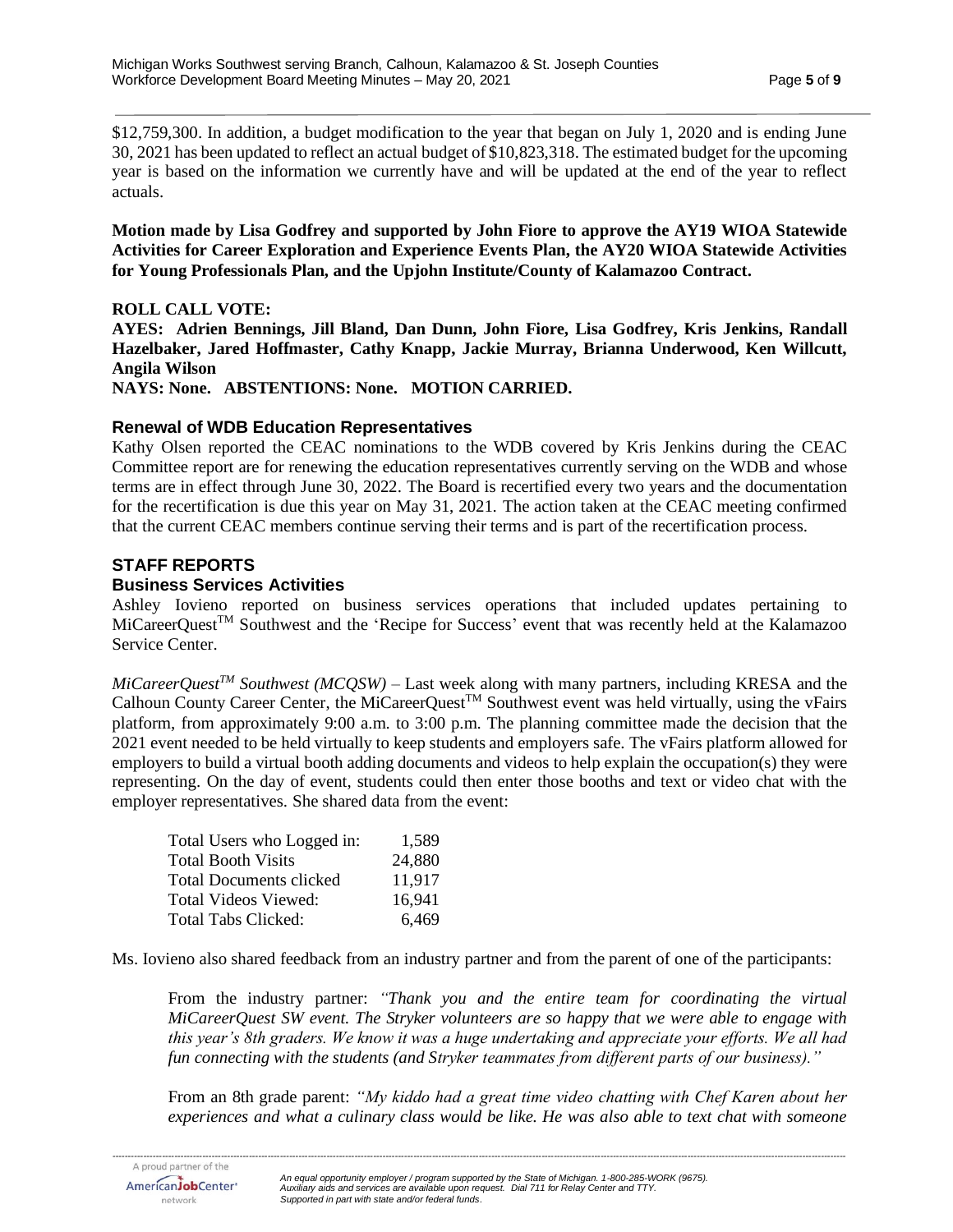*from a computer manufacturing company and had some of his questions answered. Overall, he loved the experience despite not being able to attend in person. Thank you!"*

*Recipe for Success Event* – On May 13, 2021, Michigan Works! Southwest held it's first in-person outside job fair event at the Burdick Street Service Center location in Kalamazoo. The event was held from 1:00 to 3:00 p.m. and job seekers were invited to stop by to obtain assistance getting connected with resources and employers. The Business Services Team recruited employers to either participate onsite (socially distanced) or to sign up to be listed on the menu of employers where job seekers could check off where they would like their resume sent after the event completion. She referred to Amanda Sutherland who led the planning of the event, to provide further information pertaining to the resources provided to job seekers at the event. Ms. Sutherland reported it was a breath of fresh air for staff to get out of their homes and to meet in-person with job seekers, community organizations and employers. There were six employers on-site and an additional sixteen employers listed on the menu as having job openings. Job seekers could choose which employers they wanted their resume forwarded to. Thirteen community organizations, including veterans' services, agriculture employment, and youth services, also participated in the event. Additionally, on the spot resume development was provided. Each of the Michigan Works! Southwest service providers were represented at the event and staff will be following up on contacts made during the event. Examples of successful outcomes at the event included a couple of candidates who were connected to the IBEW regarding electrical apprenticeship opportunities; and one employer, after interviewing a candidate at the event, reported they are planning on offering a position to the candidate.

### **Operations Update and Labor Market Information** *(Exhibit D)*

**Clean Slate -** Jakki Bungart-Bibb reported Michigan Works! areas will serve individuals who reside in their service area regardless of where the conviction occurred. She thanked Representative Rogers for her support and stated that Representative Rogers continues to be very involved and is a strong advocate for residents of the Kalamazoo area. Ms. Bibb thanked Representative Rogers for making referrals to Michigan Works! regarding Clean Slate and expungement so that staff can plan events and provide services in a coordinated way. Representative Rogers' knowledge of the workforce development system continues to be beneficial to staff and customers.

**Michigan's Labor Market News –** Ms. Bibb reported the featured article in the May issue [of Michigan's](https://milmi.org/Portals/198/publications/News/LMN/LMN_0521.pdf?ver=2021-04-29-140459-753)  [Labor Market News](https://milmi.org/Portals/198/publications/News/LMN/LMN_0521.pdf?ver=2021-04-29-140459-753) is Michigan's 2020 Occupational Employment and Wage Trends (page 16) and the Infographic of the month is on the four largest major group changes in 2020 by occupational employment (page 15). The infographic shows the Michigan unemployment average to be 5.1%; however, new numbers released late yesterday, shows Michigan at 4.9%. The national average is 6.1% and unemployment rates in the Michigan Works! Southwest four-county area range from 4.9% to 6.4%. Both items were posted in the meeting chat and the links were sent in a follow-up email to attendees.

**Job Demand Dashboard** - Ms. Bibb reported the [Job Demand Dashboard for Region 8](https://app.powerbigov.us/view?r=eyJrIjoiOTc1OWQ5OWItODVmYi00Y2IyLWExMjYtYjkzOTc0OWZlMTcwIiwidCI6ImQ1ZmI3MDg3LTM3NzctNDJhZC05NjZhLTg5MmVmNDcyMjVkMSJ9&pageName=ReportSection3ea51ac6802356c9f464) shows a significant increase in job postings. The top occupations on the list remain the same as in recent months, and include registered nurses, retail salespeople, and truck drivers. The link to the dashboard was posted in the meeting chat and emailed to attendees following the meeting.

**Burning Glass Analytics and Real Time Jobs Data** *(Exhibit D) -* In addition to the verbal report, the website link to the labor market reports generated from Burning Glass Analytics and Real Time Jobs Data *(Exhibit D)* that identified top detailed occupations, skills greatest in demand, and employers with the most job openings in Prosperity Region 8, Michigan Works! Southwest, and each of the four counties in the MW! Southwest Area for the period March 1 through April 30, 2021 was included in the agenda packet notice.

**Future of Work Grand Challenge** - Jakki Bungart-Bibb reported the Future of Work Grand Challenge is a nationwide challenge mentioned at previous meetings. Michigan Works! Southwest, in partnership with two other Michigan Works! agencies, was selected to participate in this challenge. The challenge was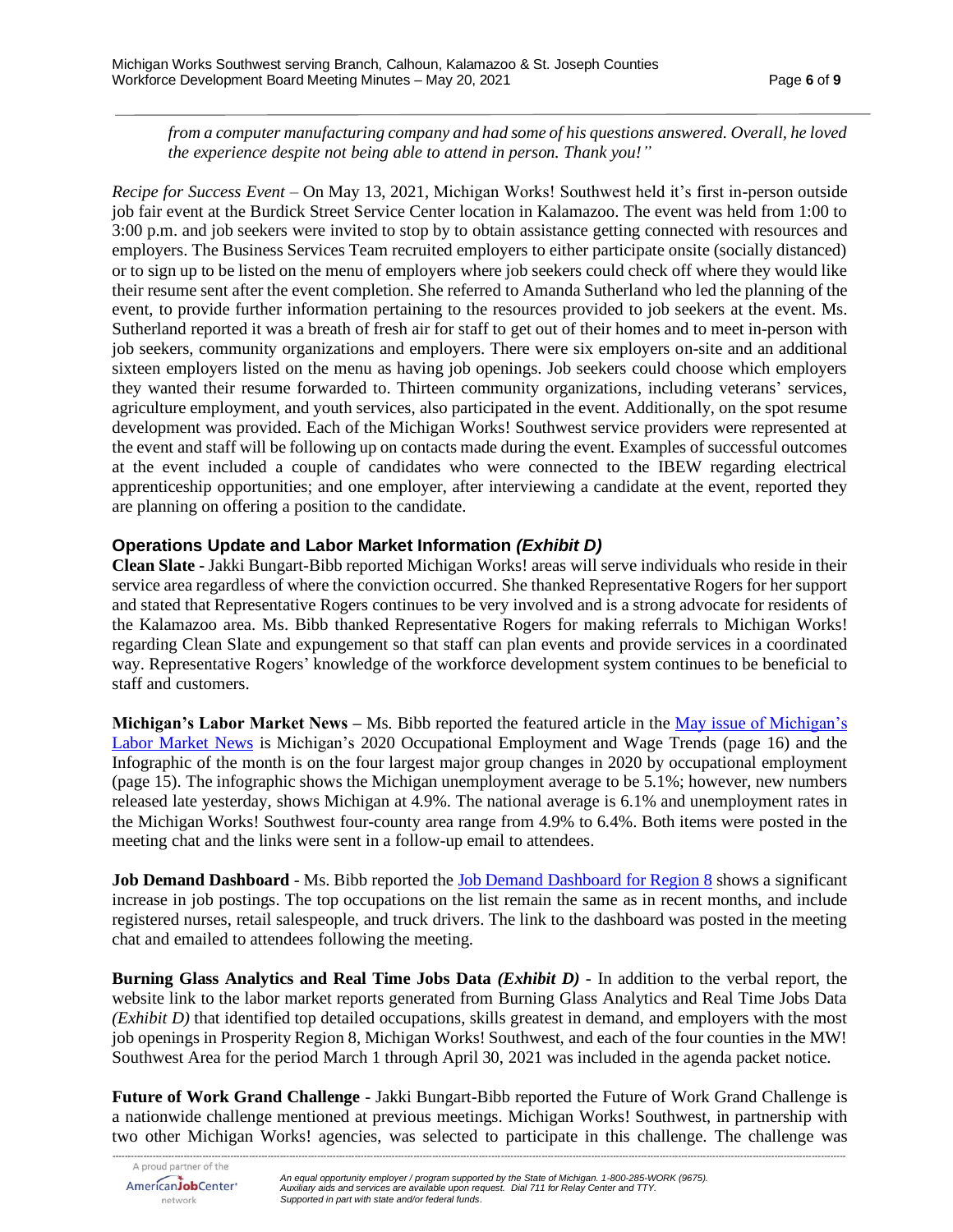launched through a collaboration that includes Jobs for the Future, New Profit, XPrize and MIT Solve. This challenge features three virtual short-term job skills training programs and the goal is to rapidly train and place individuals in high demand jobs. The first of three trainings, CNC Machinist, began May 10, 2021. The second training is related to customer service and it begins May 24, 2021. A start date for the third training for entrepreneurs and small business owners is yet to be determined. Currently local staff are participating in a train-the-trainer model for this training and the dates for the training will be established once the staff complete their training. Staff are actively recruiting for two of the three trainings and anyone interested in learning more as well as individuals interested in enrolling in one of the trainings, should visit [https://www.mifutureofwork.org](https://www.mifutureofwork.org/) for additional information. She thanked Board members Dave Maurer and Frank Tecumseh for their participation in this project and their time and input in developing the trainings.

**Service Center Update** – Ms. Bibb reported since the March Board meeting, staff had announced a target date of May 3, 2021 to resume in-person services at the Michigan Works! Service Centers. Very soon after that announcement there was a significant increase in COVID-19 cases and the State orders were extended so once again plans were adjusted. The leadership team continues to meet weekly and at last week's meeting, set a new date of June 1 for in-person services. Plans are to operate at phase 3 which means in-person services will be by appointment only and virtual services will continue to be offered. A meeting was held on May 17, 2021 for all service center staff to ensure all staff and partners are aware of the COVID-19 safety rules and to give staff an opportunity to ask questions or voice concerns. The teams are ready to see people in person and are excited to focus on reemployment activities, eager to find new and innovative ways to get people engaged, and make those connections between job seekers and employers.

Multiple thank you acknowledgements have been extended to the Michigan Works! Southwest leadership team, frontline workers, and the administrative team over and over throughout this past year; however, Ms. Bibb noted that we can't thank them enough for navigating through this ever-changing situation. A special thank you was extended to the KRESA team. As the One Stop Operator, KRESA has taken the lead on developing the COVID-19 safety playbook and keeping it updated with the many changes that have occurred, as well as planning and facilitating the COVID-19 safety meetings.

# **Director's Report** *(Exhibit E)*

Ben Damerow reported on the Director's Report that was emailed to members prior to the meeting.

**American Job Plan** – On May 10, 2021 the President and Administration announced the American Jobs Plan to provide additional steps to help Americans return to work. The steps include:

- Department of Labor (DOL) working with states to restore pre-pandemic UI work search requirements, which were suspended in many states by the pandemic, if health and safety conditions allow. In addition, DOL will send a letter to the states reaffirming that claimants must accept suitable employment or risk losing UI benefits.
- Encouraging more robust WIOA career services and Reemployment Services and Eligibility Assessment (RESEA) assistance to help unemployed workers rejoin the workforce more quickly. These activities, which are often provided in-person, have been limited due to COVID-19.
- Releasing the Treasury's [Interim](https://home.treasury.gov/system/files/136/FRF-Interim-Final-Rule.pdf) Final Rule for \$350 billion in state and local funding in the American Rescue Plan Act (ARPA) that will be distributed this month. A fact [sheet](https://home.treasury.gov/system/files/136/SLFRP-Fact-Sheet-FINAL1-508A.pdf) included with the agenda packet provides more details. These funds can be utilized by states and locals for many purposes, including job training, as well as to help nonprofit organizations.
- Stating that claimants can work part-time and still receive prorated UI benefits through short time compensation programs in which employers rehire their laid off workers or through partial UI, in which a new employer can hire a claimant at a reduced number of hours. The claimant would continue to receive prorated UI benefits.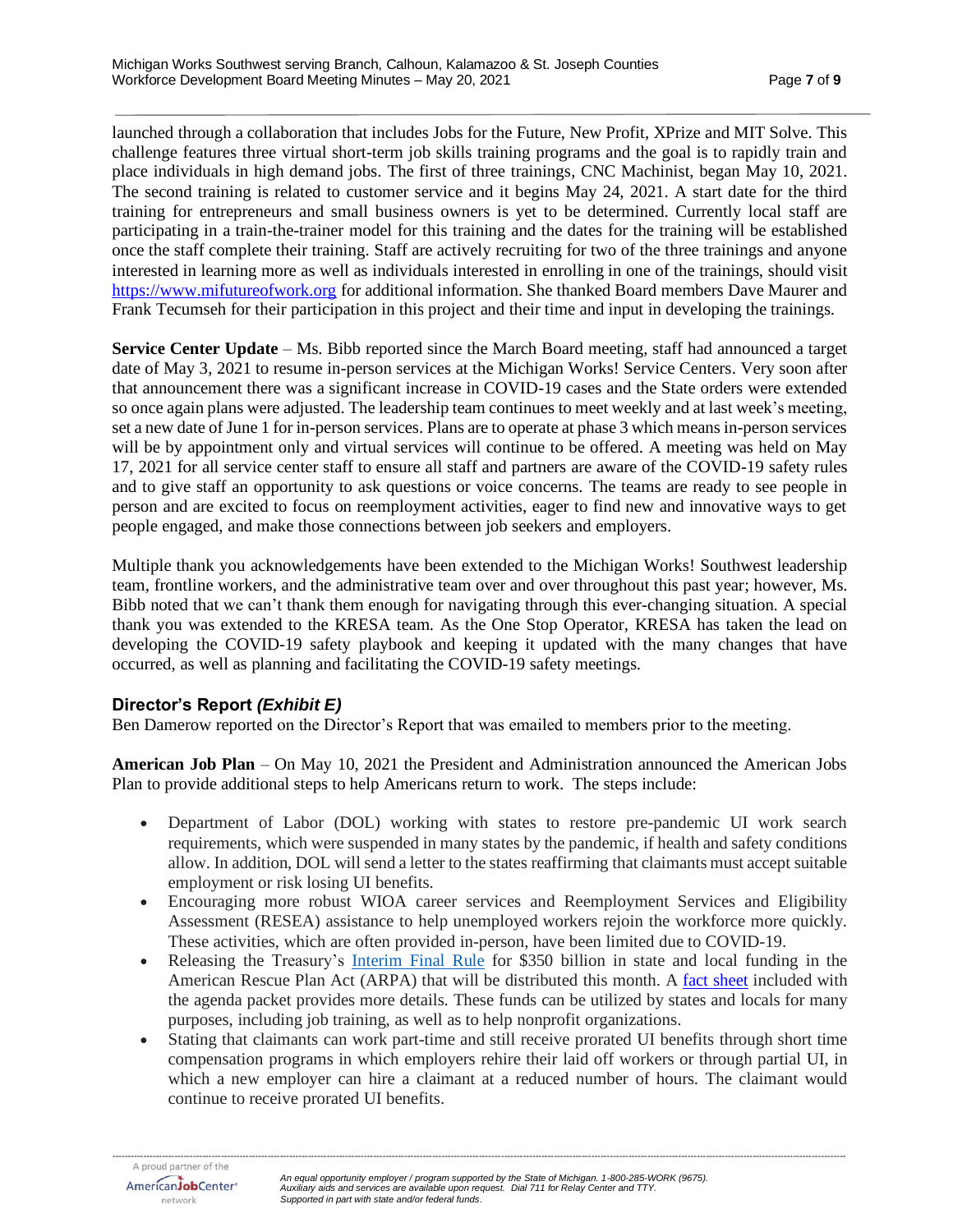**Unemployment Insurance Agency (UIA)** – Effective May 1, 2021, Michigan Works! Agencies statewide shifted back to focusing all efforts on employment and training activities and are no longer providing support to the Unemployment Insurance Agency.

Over the past year Michigan Works! Agencies cross-trained over 500 staff to assist with a range of UIA challenges that individuals face. Staff assisted with over 1,250,000 calls, helping individuals file claims, navigate accounts and answer questions.

UIA Director Liza Estlund Olson provided the following quote:

*"Michigan Works! agencies across the state have always played an important role assisting the Unemployment Insurance Agency and displaced workers. We thank them for going above and beyond throughout the pandemic by providing workers with advanced assistance on their unemployment claims. Our continued partnership during their transition will be essential as the Agency prepares to bring work search reporting requirements for UI claimants back online in the coming weeks."*

As indicated, work search requirements are being reinstated on May 30, 2021. Individuals will need to document one work search activity per week to continue to receive unemployment.

In response to a question, it was reported that if an employer is registered with the State for the Work Share program, individuals working fewer hours and receiving benefits under this program would continue to receive the benefits. Individuals and companies interested in knowing more about the Work Share Program should contact Ashley Iovieno at Michigan Works! Southwest **Iovieno@upjohn.org**.

In response to another question pertaining to the backlog of Unemployment Insurance claims, it was reported that much of the backlog is due to the thousands of fraudulent claims that must be investigated. Mr. Damerow reported Michigan Works! Southwest has a staff who remains in close contact with the Unemployment Agency and if there are individuals still struggling with UI that need attention, Amy Meyers has done a phenomenal job coordinating with the UIA office.

Ben Damerow then introduced changes in staff assignments as well as new staff recently hired at Michigan Works! Southwest. New staff included Aseel Hussein, Administrative Assistant; Heather Ignash, Business Services Coordinator for Calhoun County; Mark Waurio, Direct Services Manager; and Barb Wise, Administrative Assistant for the Business Services Team. Changes with current employee roles included Jennifer Klempnow who moved into a new position as a Special Initiatives Manger; Jessica Meskil who also moved into a new position as Apprenticeship Success Coordinator; and earlier this year Sarah Pohl moved into the position of Quality and Performance Monitor.

Mr. Damerow also highlighted a couple of other staff who were recently recognized in the community. Cherise Buchanan, Project Manager for the Neighborhood Employment Hub Project was recognized by First and 42 in their [Leadership Kalamazoo Alumni in Action](https://firstand42.media/leadership-kalamazoo-alumni-in-action-meet-cherise-buchanan/?utm_medium=email&utm_source=sharpspring&sslid=M7MwNTAyMrMwMjQ0BQA&sseid=MzIyMjYxMjU1tgQA&jobid=831f68d3-ff48-43ee-ae3f-21cba6b5082e) article: Meet Cherise Buchanan. Barb Travis, also a Neighborhood Employment Hub staff, was chosen to be highlighted as a local female leader. Each month, the Women's Coop features two t-shirts created by the Woman's Co-op. One celebrates the strength and wisdom of a woman globally, and the other celebrates a local female leader. Ms. Travis has her own t-shirt featuring her inspirational quote: "Be the spark that lights someone's candle to shine light on their path" which can be purchased online at the Women's Co-op website [http://womanscoop.org/funding/co-op](http://womanscoop.org/funding/co-op-merchandise/)[merchandise/.](http://womanscoop.org/funding/co-op-merchandise/)

#### **OLD BUSINESS**

None.